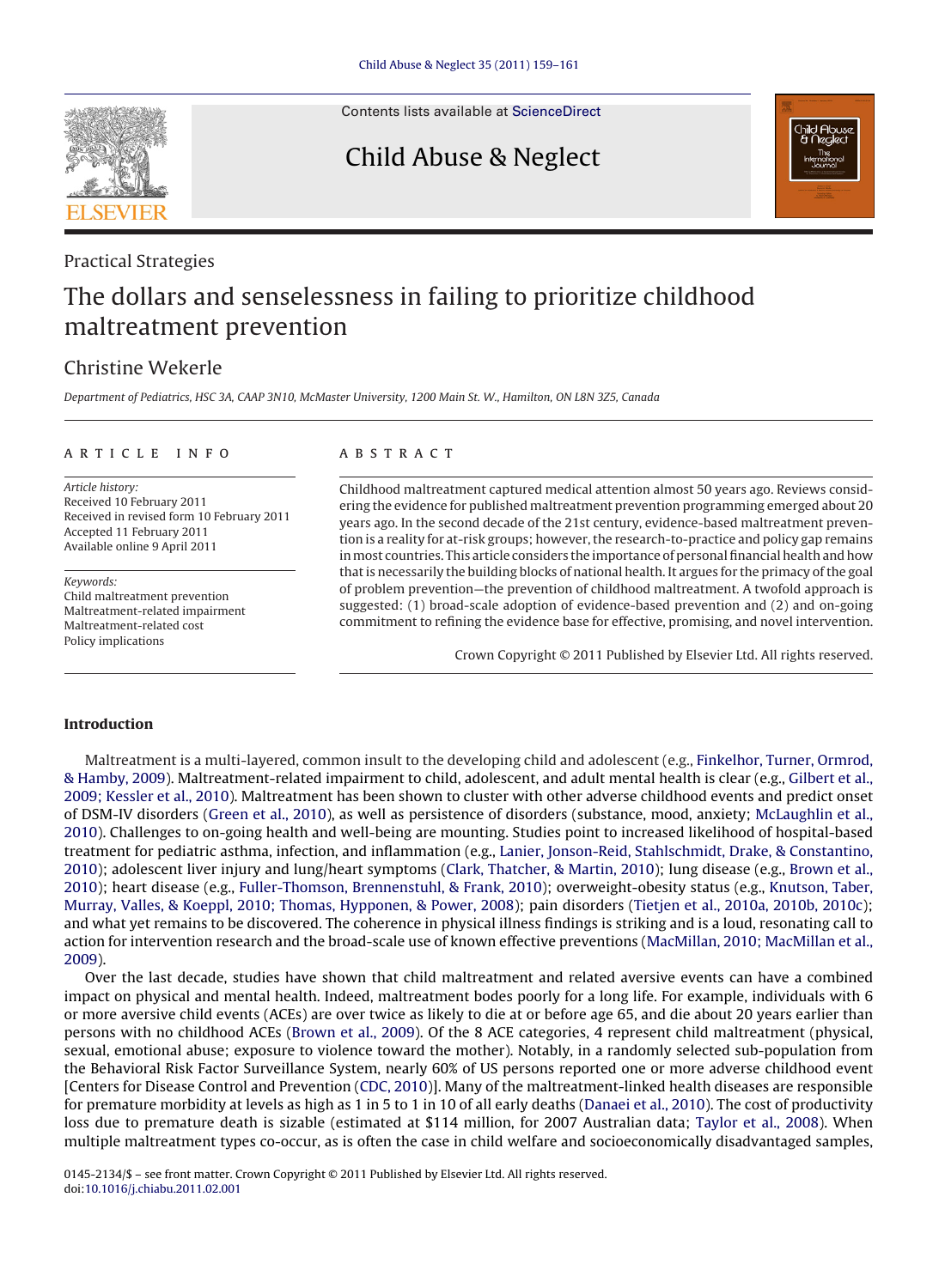<span id="page-1-0"></span>psychological risks would seem to be less readily overcome (e.g.,Cicchetti, Rogosch, Sturge-Apple, & Toth, 2010). A substantial number of maltreatment cases in child welfare are re-openings within a family (e.g., [Public Health Agency of Canada, 2010\).](#page--1-0) Childhood adverse events (maltreatment included) account for a substantial amount of the propensity toward mental illness across developed and developing countries (Kessler et al., 2010). For developed countries, maltreatment in the home is the equivalent to a nation at war.

Beyond premature death and impairment, maltreatment-related events effect the national, community and individual financial health (e.g., [Oswald, Heil, & Goldbeck, 2009\).](#page--1-0) Socioeconomic disadvantage is typically elevated among adults with a child maltreatment history. Controlling for confounds, childhood victimization was linked to adult social assistance, poverty, and unemployment rates [\(Zielinski, 2009\).](#page--1-0) Maltreatment victims and their on-going burden of suffering to manage daily living are represented in high healthcare and sickness allowance costs [\(Tang et al., 2006; Taylor et al., 2008\).](#page--1-0) Compared to matched controls, maltreated children find that, as adults, their peak earnings are about \$5,000 less per year. Over time, this inequity results in a sizeable impairment in financial health (Currie & Widom, 2010). Females would seem to bear a greater burden as compared to maltreated males, showing significantly lower grade attainment, income, IQ test score (at young adulthood), and capital ownership (e.g., vehicle, home, bank account).

Taken together, the weight of evidence points to the under-recognized societal and national cost burden for the volitional, adult act of maltreatment. Initiatives of the World Health Organization's violence, injury and disability prevention division ([http://www.who.int/violence](http://www.who.int/violence_injury_prevention/en/) injury prevention/en/), and the US Centers for Disease Control and Prevention (CDC) violence prevention strategy recognize that public health is linked with public good and, inevitably, public finances. Solutions are nested within these: violence prevention coupled with health promotion. For example, the CDC prioritizes the prevention of violence (to children, partners, and to the self) and, in parallel, the promotion of safe, stable, nurturing relationships (in home, school, community). Safe, stable and nurturing relationships are considered akin to a vaccine to prevent maltreatment-related impairment and illness, as well as promote broad-scale well-being [\(www.cdc.gov/violenceprevention/pdf/CM](http://www.cdc.gov/violenceprevention/pdf/CM_Strategic_Direction--OnePager-a.pdf) Strategic Direction–OnePager-a.pdf). Signs of safety need to reflect routine caretaking practices and not minimal standards, as "good enough" parenting does not curtail neglect and abuse from occurring to children. There are effective preventions, although they are not disseminated widely, and many promising interventions are in need of replication (e.g., [MacMillan et al., 2009\).](#page--1-0)

In closing, one goes back to the beginning: investment strategies and financial health.While children and adolescents may not be voters, in developed countries, the current beneficiaries of governmental pension funds, having completed some or all of their work life, are dependent on the financial wellness of work generations behind them. Truly, investment strategy is a developmental under-taking across the lifespan, and the child "sector" is critical to nurture and resource. To forge ahead in maltreatment prevention, research funding needs to be funneled into intervention research. Also, prevention science requires on-going epidemiological study of maltreatment and associated risks, particularly in child welfare populations, to be in a position to find population-wide trends. Research that targets mechanisms underlying maltreatment and maltreatmentrelated impairment are necessary for prevention refinements and intervention innovation. The available evidence is the foundation for child safety practices; strategic investment for children would seem to make good sense for all.

#### **References**

- Brown, D. W., Anda, R. F., Felitti, V. J., Edwards, V. J., Malarcher, A. M., Croft, J. B., & Giles, W. H. (2010). Adverse childhood experiences are associated with the risk of lung cancer: A prospective cohort study. Journal of BMC Public Health, 10(20), 1–12.
- Brown, D. W., Anda, R. F., Tiemeier, H., Felitti, V. J., Edwards, V. J., Croft, J. B., & Giles, W. H. (2009). Adverse childhood experiences and the risk of premature mortality. American Journal of Preventive Medicine, 37(5), 389–396.
- Centers for Disease Control and Prevention (CDC). (2010). Adverse childhood experiences reported by adults—five states, 2009. Morbidity and Mortality Weekly Report, 59(49), 1609–1613.
- Cicchetti, D., Rogosch, F. A., Sturge-Apple, M., & Toth, S. L. (2010). Interaction of child maltreatment and 5-htt polymorphisms: Suicidal ideation among children from low-SES backgrounds. Journal of Pediatric Psychology, 37(5), 536–546.
- Clark, D. B., Thatcher, D. L., & Martin, C. S. (2010). Child abuse and other traumatic experiences, alcohol use disorders, and health problems in adolescence and young adulthood. Journal of Pediatric Psychology Special Issue: Health Consequences of Child Maltreatment, 35(5), 499–510.
- Currie, J., & Widom, S. (2010). Long-term consequences of child abuse and neglect on adult economic well-being. Journal of Child Maltreatment, 15(4), 111–120.

Danaei, G., Ding, E. L., Mozaffarian, D., Taylor, B., Rehm, J., Murray, C. J. L., & Ezzati, M. (2010). The preventable causes of death in the United States: Comparative risk assessment of dietary, lifestyle, and metabolic risk factors. Journal of PLoS Medicine, 6(4), 1–23.

Finkelhor, D, Turner, H., Ormrod, R., & Hamby, S. L. (2009). Violence, abuse, and crime exposure in a national sample of children and youth. Journal of Pediatrics, 124(5), 1411–1423.

Fuller-Thomson, E., Brennenstuhl, S., & Frank, J. (2010). The association between childhood physical abuse and heart disease in adulthood: Findings from a representative community sample. Child Abuse & Neglect, 34(9), 689-698

- Gilbert, R., Kemp, A., Thoburn, J., Sidebotham, P., Radford, L., Glaser, D., & MacMillan, H. L. (2009). Recognising and responding to child maltreatment. Lancet, 373(9658), 167–180.
- Green, J. G., McLaughlin, K. A., Berglund, P. A., Gruber, M. J., Sampson, N. A., Zaslavsky, A. M., & Kessler, R. C. (2010). Childhood adversities and adult psychiatric disorders in the national comorbidity survey replication. I. Associations with first onset of DSM-IV disorders. Archives of General Psychiatry, 67(2), 113–123.
- ,Kessler, R. C., McLaughlin, K. A., Green, J. G., Gruber, M. J., Gruber, M. J., Sampson, N. A., Zaslavsky, A. M., Aguilar-Gaxiola, S., Alhamzawi, A. O., Alonso, J.<br>Angermeyer, M., Benjet, C., Bromet, E., Chatterji, S., de Karam, E. G., Kawakami, N., Lee, S., Lepine, J.-P., Ormel, J., Posada-Villa, J., Sagar, R., Tsang, A., Ustun, T. B., Vassilev, S., Viana, M. C., & Williams, D. R. (2010). Childhood adversities and adult psychopathology in the who world mental health surveys. The British Journal of Psychiatry, 1297, 378–385.
- Knutson, J. F., Taber, S. M., Murray, A. J., Valles, N. L., & Koeppl, G. (2010). The role of care neglect and supervisory neglect in childhood obesity in a disadvantaged sample. Journal of Pediatric Psychology, 35(5), 523–532.